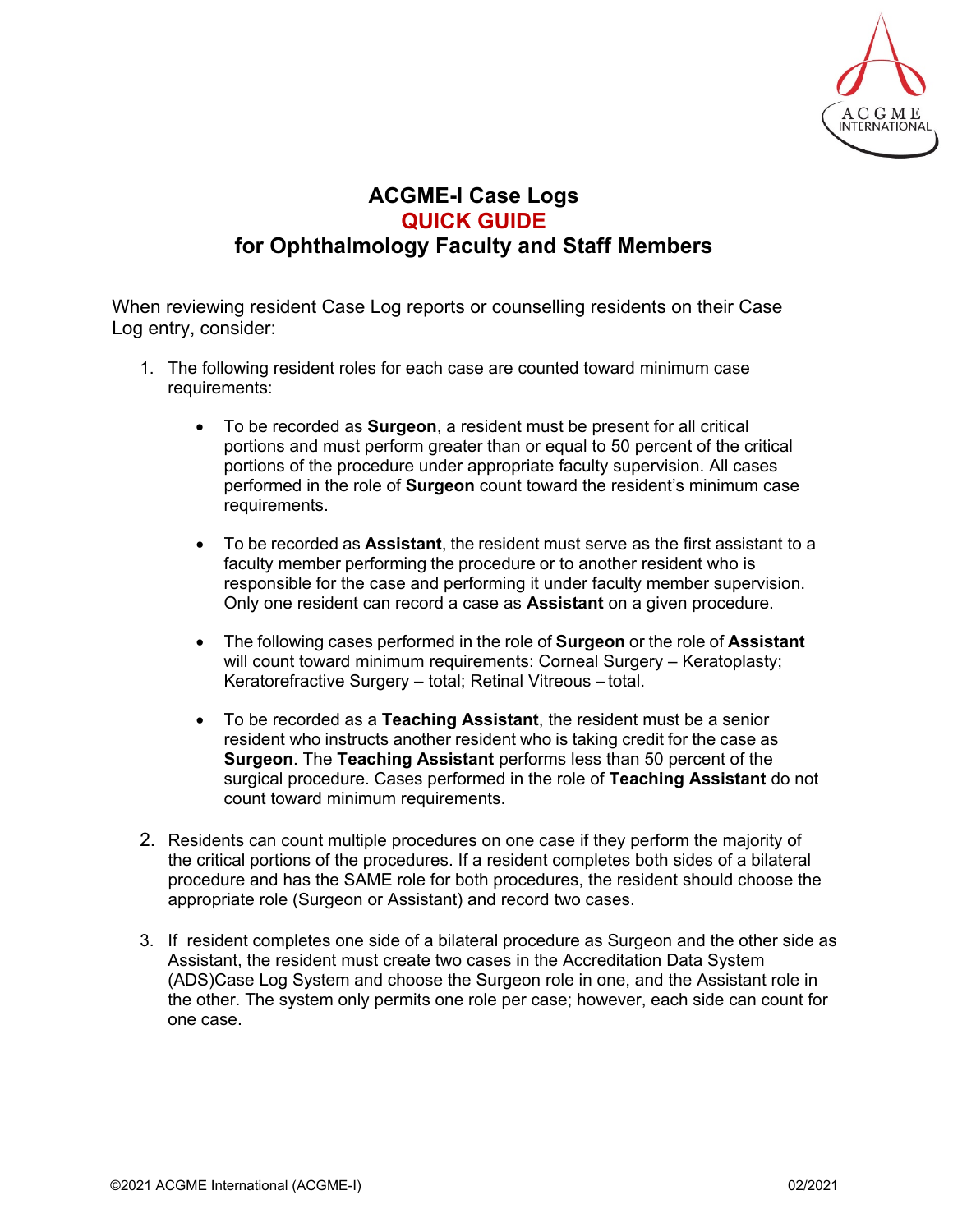## Examples:

- A. A resident performs a bilateral blepharoplasty and acts as surgeon on both sides. The resident chooses the Surgeon role and records the case twice.
- B. A resident performs the role of surgeon in a case where a patient undergoes a combined phaco/trabeculectomy. The resident should record both procedures for this case using the Surgeon role.
- C. A resident performs the role of surgeon for a bilateral medial rectus muscle recessions and anterior transposition of the right superior oblique muscle on a single patient. The resident should record three procedures for this case using the Surgeon role.
- D. A patient undergoes strabismus surgery on two different muscles in each eye, where the resident is first surgeon. The resident should record each muscle as a separate procedure performed during the strabismus surgery using the Surgeon role.
- E. A resident performs a scleral buckle procedure as surgeon, combined with a pars plana vitrectomy serving as assistant. The resident should create two cases in the Case Log System and choose the Surgeon role for the scleral buckle procedure and the Assistant role for the pars plana vitrectomy.

| Experience by<br>Role | This report lists all procedures, including those that do not count toward<br>the required minimum numbers, the number of each performed by the<br>selected resident in each of the three roles, and the total number for<br>each procedure.                                                                                                                                                                                                                                                                            |
|-----------------------|-------------------------------------------------------------------------------------------------------------------------------------------------------------------------------------------------------------------------------------------------------------------------------------------------------------------------------------------------------------------------------------------------------------------------------------------------------------------------------------------------------------------------|
| Experience by<br>Year | This report provides the total number of procedures included in the<br>Resident Experience by Role Report.                                                                                                                                                                                                                                                                                                                                                                                                              |
| Log Activity          | This report allows program directors to note the number of cases or<br>procedures logged by residents and the date and time that cases or<br>updates were entered. This report is a quick way to keep track of how<br>frequently residents are entering their cases. For example, if the<br>program has a requirement that residents must enter cases weekly,<br>running this report on a weekly basis is an easy way to identify residents<br>who are not meeting the residency's requirements.                        |
| Case Brief<br>Report  | This is a brief report that lists the procedure date, case ID, CPT code,<br>institution, resident role, attending, and description for each case for<br>the selected resident.                                                                                                                                                                                                                                                                                                                                          |
| Case Detail<br>Report | All information for each case entered into the Case Log System is<br>displayed in this report, making it most useful for getting an in-depth<br>view of a resident's experience during a defined period. For example,<br>this report could be generated for each resident for the preceding three-<br>month period and used as part of the quarterly evaluation meeting with<br>the program director or designated faculty mentor. The use of filters can<br>provide additional insight into the resident's activities. |

## **Available Reports**